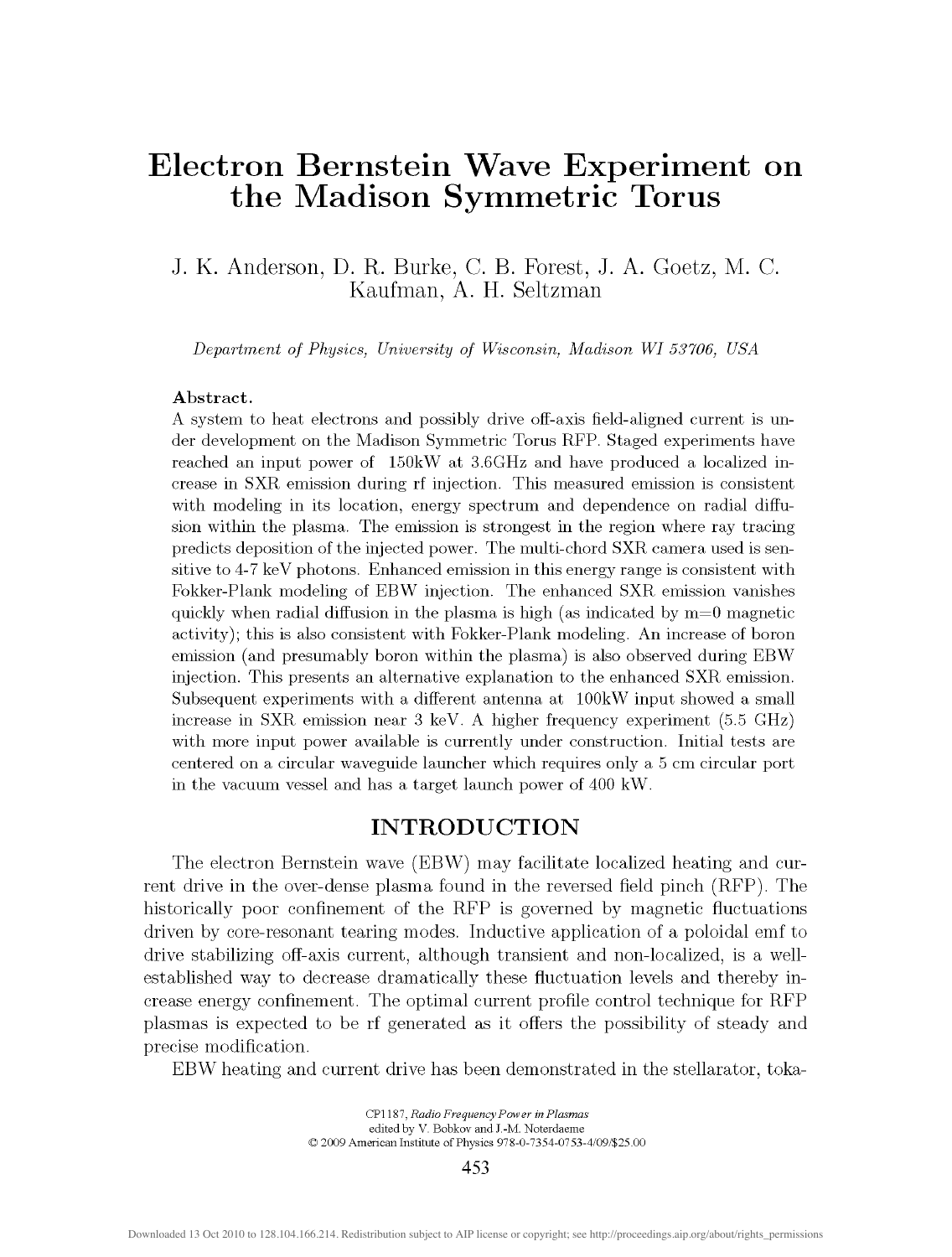mak, and spherical torus, however the RFP presents unique challenges to rf heating and current drive<sup>[1]</sup>. The plasma is very over dense, with  $\omega_{pe} > \omega_{ce}$  within a few cm of the plasma boundary. The low magnetic field strength in the Madison Symmetric Torus (MST) places the ECRF in the microwave range and the relatively low frequency leads to larger characteristic antenna size. The close-fitting conducting shell on MST is essential to equilibrium and limits the port size to a 4.5" diameter.

A staged experimental approach is underway toward EBW current drive on MST, first motivated by the measurement of thermal EBE from the MST plasma. Adequate efficiency is achieved in coupling to the EBW from a phased waveguide grill[2]. Topical experiments (at  $10^5$  W) are aimed at demonstrating heating and verifying models before proceeding to current drive experiments, where  $10^6$ W are expected to be required. Recent measurements in MST show toroidally and poloidally localized soft x-ray emission is caused by rf injection. The data are preliminary and cannot definitively claim plasma heating through the electron Bernstein wave, however the measurements are in qualitative agreement with modeling of the deposition region and spectrum.

### EXPERIMENT ON MST



Figure 1: 20 chord pinhole camera monitoring SXR emission at the same toroidal angle as the EBW antenna. The green line is the GENRAY ray tracing result for a 3.6 GHz Bernstein wave launched in the target plasma.

Figure 1 is an illustration of the recentlyinstalled SXR diagnostic and its location with respect to the EBW antenna which is delivering about 150 kW to the plasma (with coupled power around 80 kW). The camera consists of a 400  $\mu$ m Be filter in front of a 35  $\mu$ m Si photodiode which restricts the measured emission to about 4-7 keV. The outboard chords of the camera intersect the GEN-RAY predicted path of the EBW shown as the green

line. The target plasma is a discharge with 250 kA of plasma current, a central magnetic field of about .25T, an edge magnetic field of about .IT, a line-average density of about  $1x10^{13}$  cm<sup>-3</sup>, and central electron temperature of about 500 eV. The antenna is oriented to excite the X-mode at the plasma boundary and mode conversion to the EBW takes place within a few cm. The EBW propagates to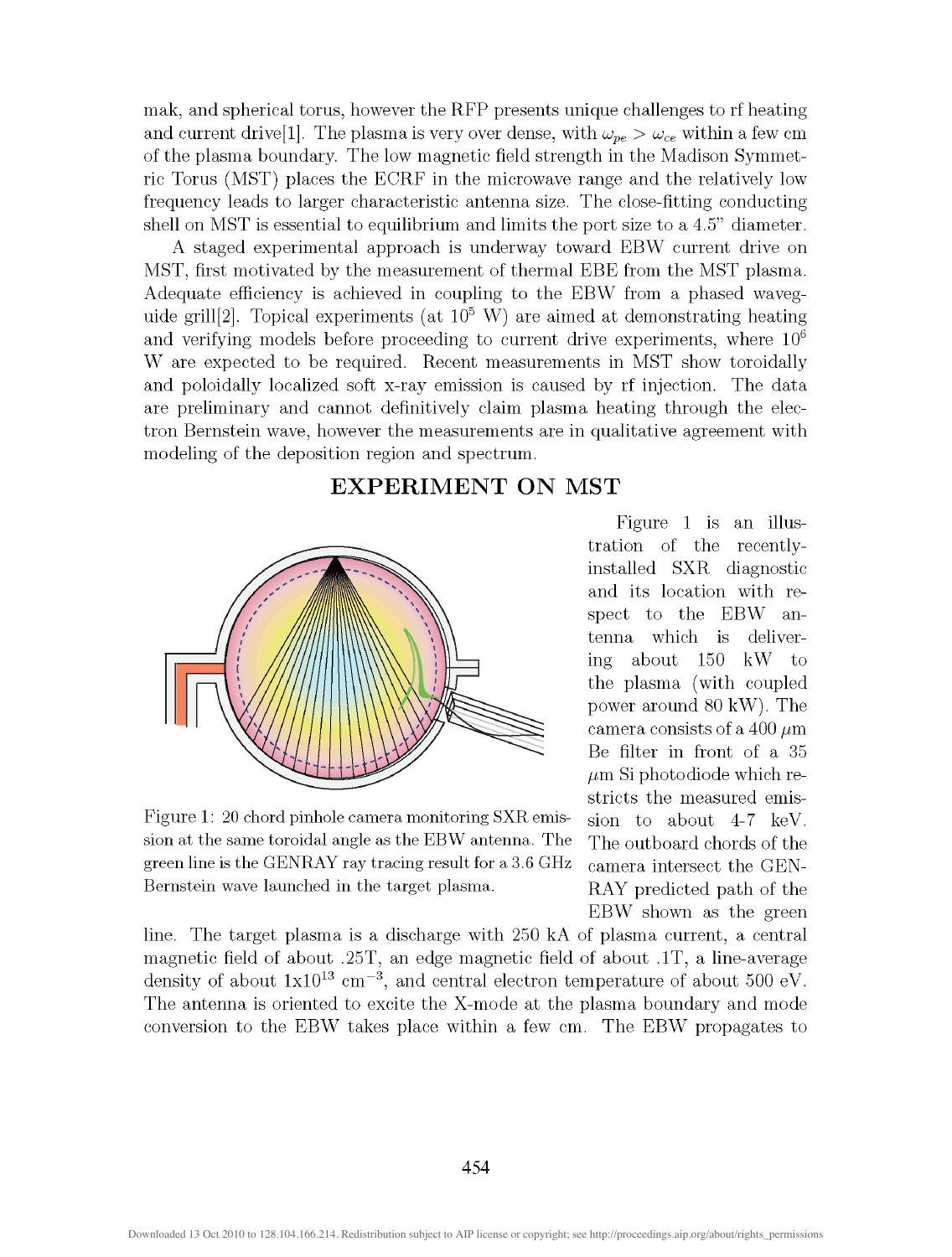the Doppler-shifted electron cyclotron resonance where its power is deposited. Optimal coupling to the plasma requires particular phasing of the waveguide grill. Further, a boron nitride dielectric endcap is on the antenna acting as a limiter and preventing plasma from contacting the copper antenna.



Figure 2: Injected RF causes an increase in SXR emission in the absence of  $m=0$  activity. Boron emission is also enhanced by rf.

Measurements confirm that the increase of soft x-ray emission (4-7 keV) is caused by rf injection but the mechanism responsible for x-ray production is still under investigation as shown in Figure 2. Fig. 2a is the net power (forward going minus reflected) in the waveguide arms leading to the antenna and is surmised to go into the Bernstein mode. The 500 */js* dropout in power at 21.5 ms is a programmed modulation; the drop in power at  $t=23.2$  msec is an indication of imperfect antenna behavior. The measured soft x-ray signal (Fig. 2b) on chord 19 (second from the outboard edge) is coincident with rf injection. The m=0 mode activity (Fig. 2c) demonstrates that measurable 4-7 keV emission requires both rf injection and electron confinement (bursts in the m=0 activity correspond to

rapid confinement loss). This consequence is loosely predicted by Fokker-Plank modeling where increasing radial diffusion in the code from  $\sim$ zero to 100 m<sup>2</sup>/s decreases the predicted emission.

The time evolution of the SXR signal illustrates the effect of the rf on emission. From an experimental point of view it is convenient that there is effectively zero background emission: no signal when the rf is off. Coincident with rf turn-on the